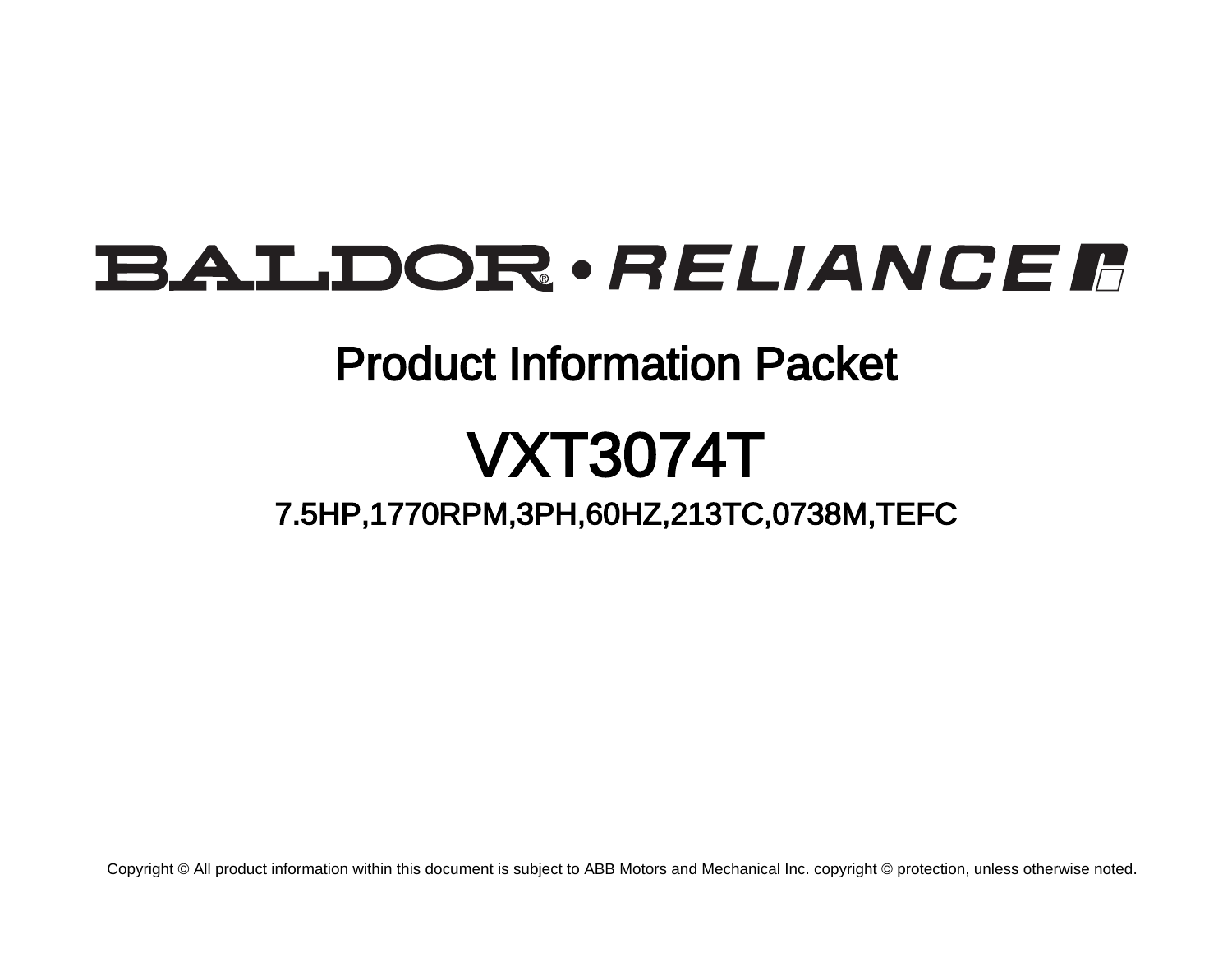### BALDOR · RELIANCE F Product Information Packet: VXT3074T - 7.5HP,1770RPM,3PH,60HZ,213TC,0738M,TEFC

| <b>Part Detail</b> |            |             |            |             |        |                      |            |  |
|--------------------|------------|-------------|------------|-------------|--------|----------------------|------------|--|
| Revision:          | $\sqrt{ }$ | Status:     | PRD/A      | Change #:   |        | Proprietary:         | No         |  |
| Type:              | AC         | Elec. Spec: | 07WGZ644   | CD Diagram: | CD0005 | Mfg Plant:           |            |  |
| Mech. Spec:        |            | Layout:     | 07LYL289   | Poles:      | 04     | <b>Created Date:</b> | 11-10-2020 |  |
| Base:              |            | Eff. Date:  | 02-01-2021 | Leads:      | 9#14   |                      |            |  |

| <b>Specs</b>                           |                     |                                       |                              |
|----------------------------------------|---------------------|---------------------------------------|------------------------------|
| <b>Catalog Number:</b>                 | <b>VXT3074T</b>     | Duty Rating:                          | <b>CONT</b>                  |
| Enclosure:                             | <b>TEFC</b>         | <b>Electrically Isolated Bearing:</b> | Not Electrically Isolated    |
| Frame:                                 | 213TC               | <b>Feedback Device:</b>               | NO FEEDBACK                  |
| <b>Frame Material:</b>                 | Iron                | <b>Heater Indicator:</b>              | No Heater                    |
| Motor Letter Type:                     | Three Phase         | <b>Insulation Class:</b>              | F                            |
| Output @ Frequency:                    | 7.500 HP @ 60 HZ    | <b>Inverter Code:</b>                 | <b>Inverter Duty</b>         |
| Synchronous Speed @ Frequency:         | 1800 RPM @ 60 HZ    | IP Rating:                            | <b>NONE</b>                  |
| Voltage @ Frequency:                   | 208.0 V @ 60 HZ     | <b>KVA Code:</b>                      | J                            |
|                                        | 230.0 V @ 60 HZ     | <b>Lifting Lugs:</b>                  | <b>Standard Lifting Lugs</b> |
|                                        | 460.0 V @ 60 HZ     | <b>Locked Bearing Indicator:</b>      | <b>Locked Bearing</b>        |
| XP Class and Group:                    | CLI GP A, B, C, D   | <b>Motor Lead Termination:</b>        | <b>Flying Leads</b>          |
| <b>XP Division:</b>                    | Division II         | Motor Type:                           | 0738M                        |
| <b>Agency Approvals:</b>               | <b>CCSAUS</b>       | <b>Mounting Arrangement:</b>          | F1                           |
|                                        | <b>CSA EEV</b>      | <b>Power Factor:</b>                  | 81                           |
|                                        | <b>NEMA PREMIUM</b> | <b>Product Family:</b>                | <b>General Purpose</b>       |
|                                        | <b>UR</b>           | <b>Pulley Face Code:</b>              | C-Face                       |
| <b>Auxillary Box:</b>                  | No Auxillary Box    | <b>Rodent Screen:</b>                 | None                         |
| <b>Auxillary Box Lead Termination:</b> | None                | <b>Shaft Ground Indicator:</b>        | No Shaft Grounding           |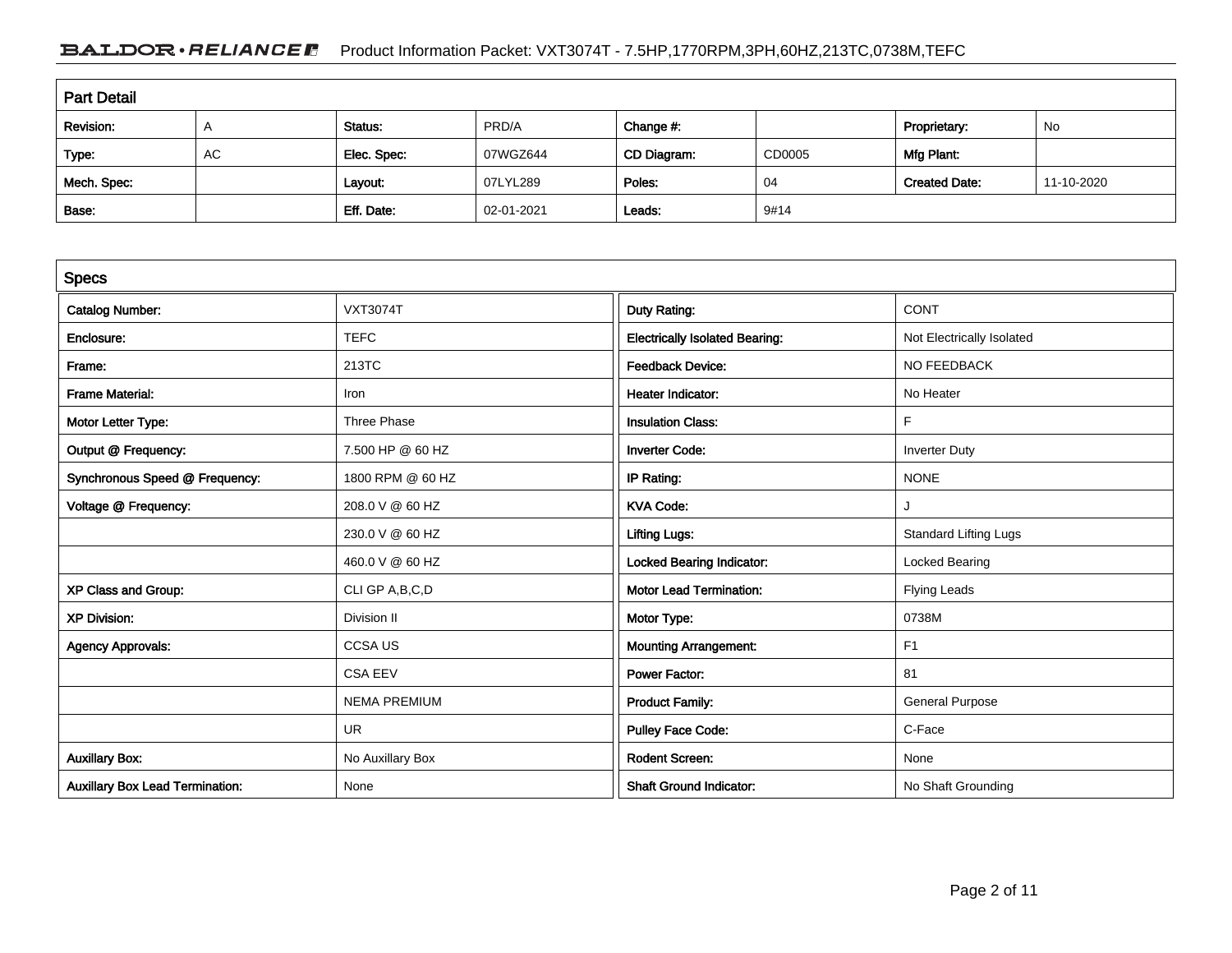| Base Indicator:                     | No Mounting             | <b>Shaft Rotation:</b>             | Reversible          |  |
|-------------------------------------|-------------------------|------------------------------------|---------------------|--|
| <b>Bearing Grease Type:</b>         | Polyrex EM (-20F +300F) | <b>Speed Code:</b>                 | Single Speed        |  |
| Blower:<br>None                     |                         | <b>Motor Standards:</b>            | <b>NEMA</b>         |  |
| <b>Constant Torque Speed Range:</b> | 3                       | <b>Starting Method:</b>            | Direct on line      |  |
| Current @ Voltage:                  | 9.500 A @ 460.0 V       | Thermal Device - Bearing:          | None                |  |
|                                     | 20.200 A @ 208.0 V      | Thermal Device - Winding:          | None                |  |
|                                     | 19,000 A @ 230.0 V      | <b>Vibration Sensor Indicator:</b> | No Vibration Sensor |  |
| Design Code:                        | $\mathsf{A}$            | <b>Winding Thermal 1:</b>          | None                |  |
| Drip Cover:                         | No Drip Cover           | <b>Winding Thermal 2:</b>          | None                |  |
|                                     |                         | <b>XP Temp Code:</b>               | T <sub>3</sub> C    |  |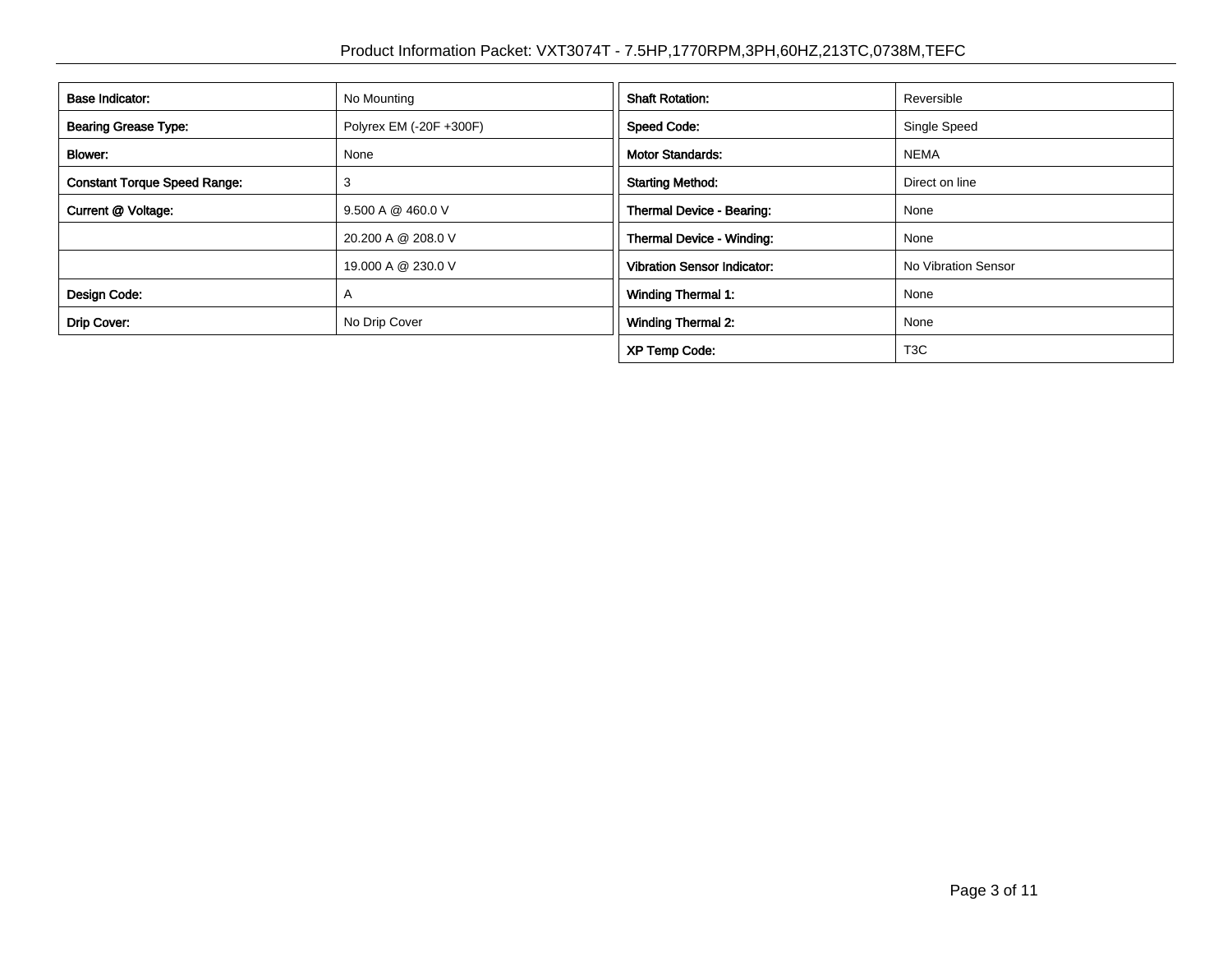### BALDOR · RELIANCE F Product Information Packet: VXT3074T - 7.5HP,1770RPM,3PH,60HZ,213TC,0738M,TEFC

| Nameplate NP4163L     |                              |          |                              |  |                                     |                  |
|-----------------------|------------------------------|----------|------------------------------|--|-------------------------------------|------------------|
|                       | <b>CAT.NO.</b> VXT3074T      |          |                              |  | $\mathsf{I}.\mathsf{P}.\mathsf{S}4$ |                  |
|                       | SPEC. 07-0000-0913           |          |                              |  |                                     | <b>ENCL</b> TEFC |
| $FRAME$ 213TC         |                              |          | H.P. 7.5                     |  |                                     |                  |
|                       | VOLTS 208-230/460            |          | P.F. 81                      |  |                                     |                  |
|                       | F.L. AMPS $20.2 - 19/9.5$    |          |                              |  | RATING 40C AMB-CONT                 |                  |
| R.P.M. 1770           |                              |          | USABLE AT 208V               |  |                                     |                  |
| $HZ.$ 60              |                              | PH. $ 3$ |                              |  | <b>CLASS</b> F                      |                  |
| SER.F.   1.15         |                              | DES. $A$ |                              |  | SLHZ $0.89$                         |                  |
| NEMA NOM. EFF. 91.7   |                              |          | WK2 0.934<br><b>ODE</b> 6206 |  |                                     |                  |
|                       | $DE$ 6307                    |          |                              |  |                                     |                  |
| <b>MAG. CUR. 5.14</b> |                              |          |                              |  |                                     |                  |
| INV TYPE PWM          | $CHP$ 60                     |          | TO 90                        |  |                                     | T. CODE T3C      |
| CT 3                  | TO 60                        | SN       | $\mathsf{V}\mathsf{T}$ 3     |  | TO 60                               |                  |
|                       | $CC$ 010A                    |          |                              |  |                                     |                  |
|                       | USABLE AT 50 HZ 5HP 190/380V |          |                              |  |                                     |                  |
|                       | 17.2/8.6A                    |          |                              |  |                                     |                  |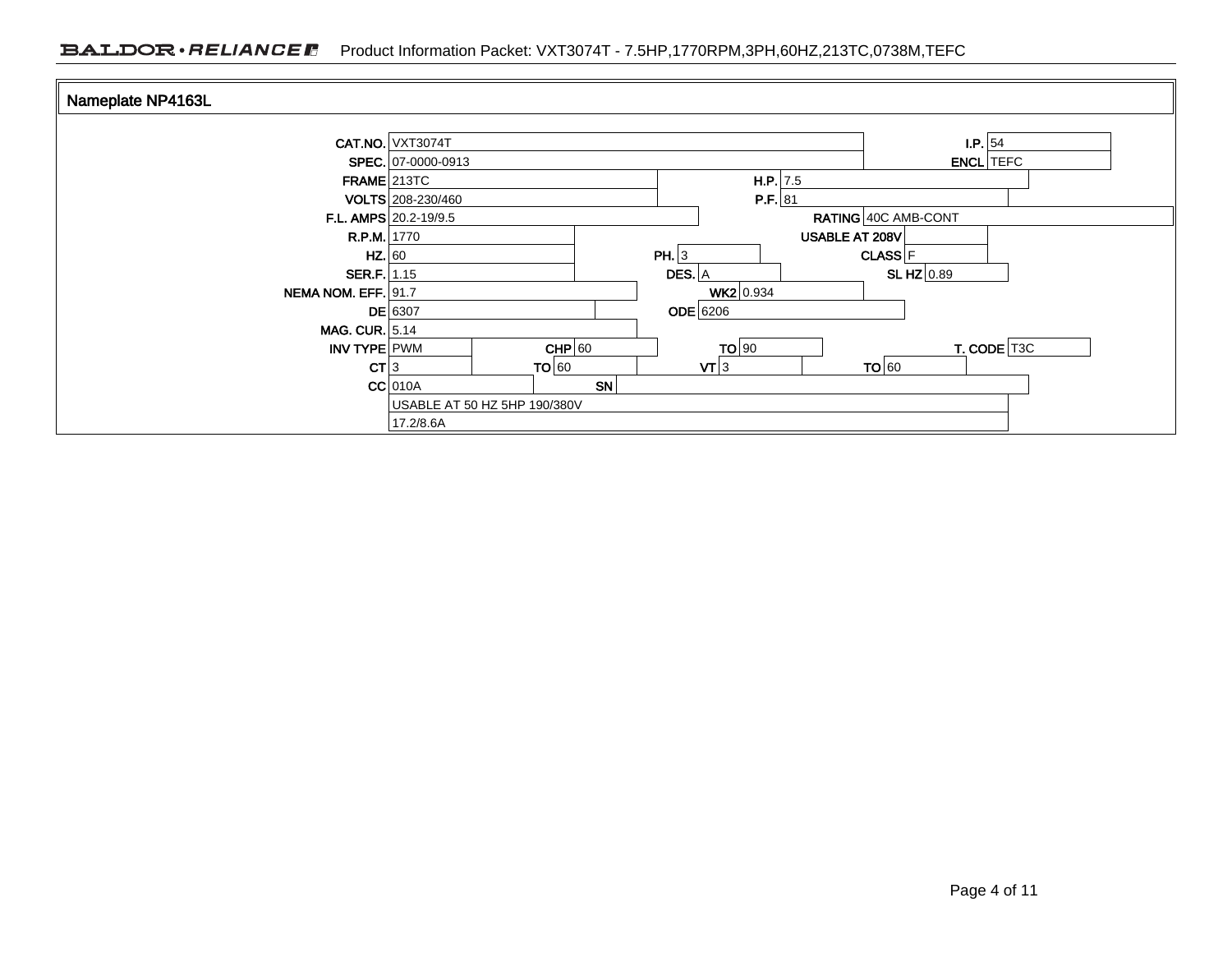| <b>Parts List</b> |                                          |          |  |  |  |  |
|-------------------|------------------------------------------|----------|--|--|--|--|
| Part Number       | Description                              | Quantity |  |  |  |  |
| SA388932          | SA 07-0000-0913                          | 1.000 EA |  |  |  |  |
| RA379297          | RA 07-0000-0913                          | 1.000 EA |  |  |  |  |
| LB1115N           | LABEL, LIFTING DEVICE (ON ROLLS)         | 1.000 EA |  |  |  |  |
| LC0005E01         | CONN.DIA./WARNING LABEL (LC0005/LB1119N) | 1.000 EA |  |  |  |  |
| LB1449            | DIV-2/NEC WARNING LABEL                  | 1.000 EA |  |  |  |  |
| 07PA1095          | PKG GRP, VER 07 CAST IRON                | 1.000 EA |  |  |  |  |
| NP4163L           | SS CP INV DIV-2 UL CSA-C US EEV PREM, DI | 1.000 EA |  |  |  |  |
| 85XU0407S04       | 4X1/4 U DRIVE PIN STAINLESS              | 2.000 EA |  |  |  |  |
| MN416A01          | TAG-INSTAL-MAINT no wire (2100/bx) 4/22  | 1.000 EA |  |  |  |  |
| HW3201A05         | 3/8-16 EYEBOLT                           | 1.000 EA |  |  |  |  |
| 07FH4007A07       | IEC FH NO GRSR, NOTCH @ 6:00 & 3 F/C HOL | 1.000 EA |  |  |  |  |
| 51XW1032A06       | 10-32 X .38, TAPTITE II, HEX WSHR SLTD S | 3.000 EA |  |  |  |  |
| 37FN3002A01SP     | EXFN, PLASTIC, 9.00 OD, 1.155 ID         | 1.000 EA |  |  |  |  |
| 51XB1214A20       | 12-14X1.25 HXWSSLD SERTYB                | 1.000 EA |  |  |  |  |
| MJ1000A02         | GREASE, POLYREX EM EXXON                 | 0.050 LB |  |  |  |  |
| HA3104A32         | THRUBOLT- 5/16-18 X12.750                | 4.000 EA |  |  |  |  |
| XY3118A12         | 5/16-18 HEX NUT DIRECTIONAL SERRATION    | 4.000 EA |  |  |  |  |
| 37EP3101A04       | FR ENDPLATE, MACH                        | 1.000 EA |  |  |  |  |
| HW4600B36SP       | V-RING SLINGER 1.188 X 1.690 X .24 VITON | 1.000 EA |  |  |  |  |
| HW5100A06         | W2420-025 WVY WSHR (WB)                  | 1.000 EA |  |  |  |  |
| HA4067A01         | PUSH IN DRAIN FITTING (BLACK)            | 1.000 EA |  |  |  |  |
| 37EP3300A05       | FACE MT EP-ENCL-307 BRG-213TC-215TC LESS | 1.000 EA |  |  |  |  |
| HW4600B33         | V-RING SLINGER 1.375 X 1.890 X .35 VITON | 1.000 EA |  |  |  |  |
| 10XN2520A30       | HEX HD CAP SCREW-STD THD-.25 X 20 THD PE | 4.000 EA |  |  |  |  |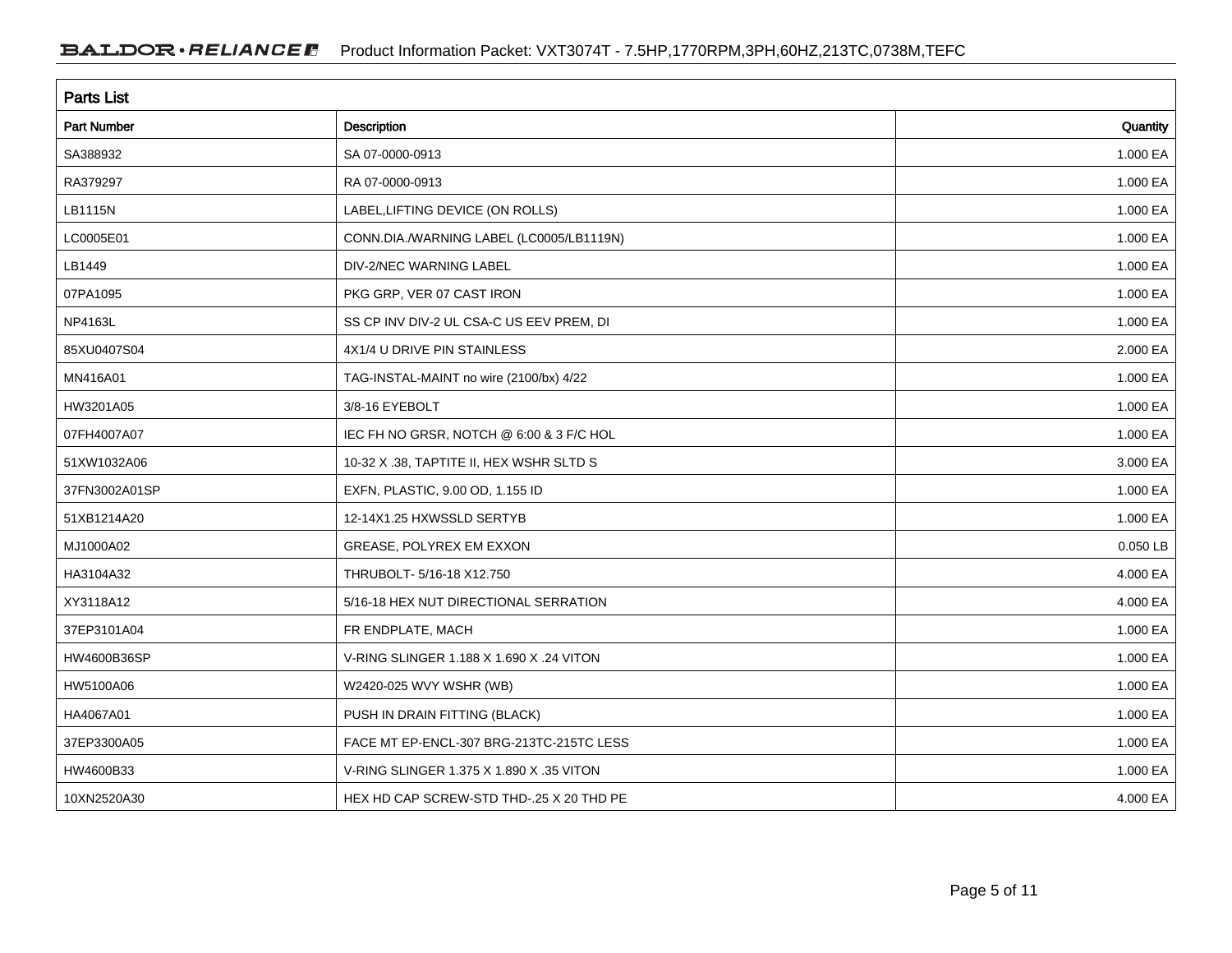| Parts List (continued) |                                            |          |  |  |  |  |
|------------------------|--------------------------------------------|----------|--|--|--|--|
| <b>Part Number</b>     | Description                                | Quantity |  |  |  |  |
| HW1001A25              | LOCKWASHER 1/4, ZINC PLT .493 OD, .255 I   | 4.000 EA |  |  |  |  |
| HA4067A01              | PUSH IN DRAIN FITTING (BLACK)              | 1.000 EA |  |  |  |  |
| 09CB3002SP             | CB W/1.38 LEAD HOLE FOR 37, 39, 307 & 30   | 1.000 EA |  |  |  |  |
| 09GS1000SP             | GASKET-CONDUIT BOX, 1/16 THICK LEXIDE      | 1.000 EA |  |  |  |  |
| 51XW2520A12            | .25-20 X .75, TAPTITE II, HEX WSHR SLTD    | 2.000 EA |  |  |  |  |
| WD1000B16              | T&B CX70TN OR L70P TERMINAL LUG            | 1.000 EA |  |  |  |  |
| 59XW2520G07            | .25-20X.44, HEX SER WSHR, TAPTITE 2, GREEN | 1.000 EA |  |  |  |  |
| 09CB3501SP             | CONDUIT BOX LID FOR 09CB3001 & 09CB3002    | 1.000 EA |  |  |  |  |
| 09GS1013SP             | GS FOR 09CB3501, 12CB1500 & 12CB1503 LID   | 1.000 EA |  |  |  |  |
| 51XW2520A12            | .25-20 X .75, TAPTITE II, HEX WSHR SLTD    | 2.000 EA |  |  |  |  |
| MG1025L14              | WILKOFAST, 776.14, GRUNDFOS BLACK          | 0.125 GA |  |  |  |  |
| 07PA1095               | PKG GRP, VER 07 CAST IRON                  | 1.000 EA |  |  |  |  |
| 07PA1011               | PKG GRP, 07 CAST IRON PK1181               | 1.000 EA |  |  |  |  |
| HW2501F21              | KEY, 5/16 SQ X 2.375                       | 1.000 EA |  |  |  |  |
| HA7000A02              | KEY RETAINER RING, 1 1/8 DIA, 1 3/8 DIA    | 1.000 EA |  |  |  |  |
| FE-0000001             | <b>ZRTG FE ASSEMBLY</b>                    | 1.000 EA |  |  |  |  |
| PE-0000001             | <b>ZRTG PE ASSEMBLY</b>                    | 1.000 EA |  |  |  |  |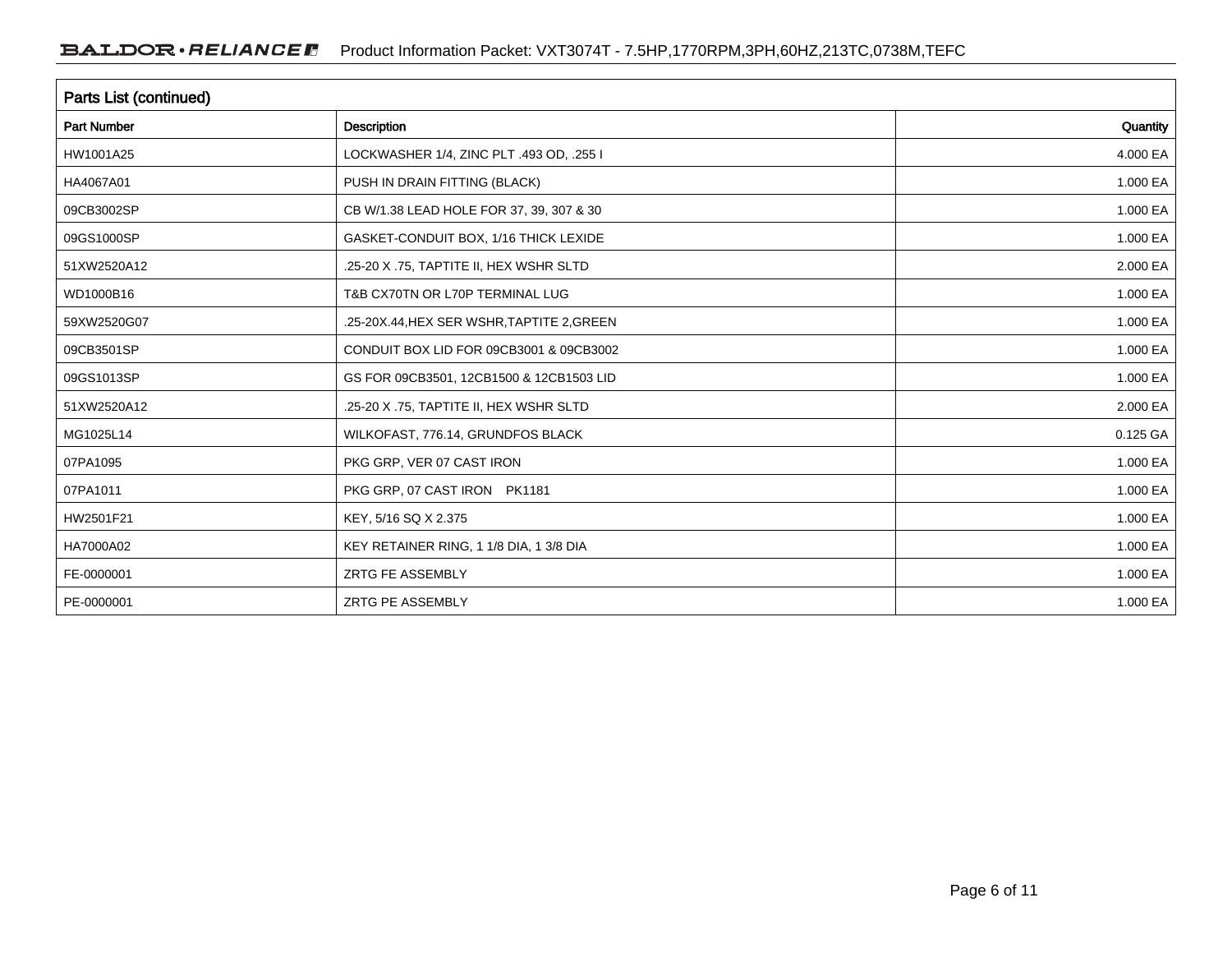#### **AC Induction Motor Performance Data**

Record # 57072Typical performance - not guaranteed values

| Winding: 07WGX790-REV-<br>Type: 0735M |                   | <b>Enclosure: TEFC</b> |                                                 |                |
|---------------------------------------|-------------------|------------------------|-------------------------------------------------|----------------|
| <b>Nameplate Data</b>                 |                   |                        | 460 V, 60 Hz:<br><b>High Voltage Connection</b> |                |
| <b>Rated Output (HP)</b>              |                   | 7.5                    | <b>Full Load Torque</b>                         | 22.23 LB-FT    |
| <b>Volts</b>                          |                   | 230/460                | <b>Start Configuration</b>                      | direct on line |
| <b>Full Load Amps</b>                 |                   | 19/9.5                 | <b>Breakdown Torque</b>                         | 69.8 LB-FT     |
| <b>R.P.M.</b>                         |                   | 1770                   | <b>Pull-up Torque</b>                           | 34.3 LB-FT     |
| Hz                                    | 60 Phase          | 3                      | <b>Locked-rotor Torque</b>                      | 42.2 LB-FT     |
| <b>NEMA Design Code</b>               | A KVA Code        |                        | <b>Starting Current</b>                         | 68 A           |
| Service Factor (S.F.)                 |                   | 1.15                   | <b>No-load Current</b>                          | 4.18 A         |
| <b>NEMA Nom. Eff.</b>                 | 91.7 Power Factor | 81                     | Line-line Res. $@$ 25 <sup>o</sup> C            | $1.43 \Omega$  |
| <b>Rating - Duty</b>                  |                   | 40C AMB-CONT           | Temp. Rise @ Rated Load                         | $42^{\circ}$ C |
| S.F. Amps                             |                   |                        | Temp. Rise @ S.F. Load                          | $52^{\circ}$ C |
|                                       |                   |                        | <b>Locked-rotor Power Factor</b>                | 37             |
|                                       |                   |                        | <b>Rotor inertia</b>                            | 0.861 LB-FT2   |

#### **Load Characteristics 460 V, 60 Hz, 7.5 HP**

| % of Rated Load     | 25   | 50   | 75   | 100  | 125  | 150  | S.F. |
|---------------------|------|------|------|------|------|------|------|
| <b>Power Factor</b> | 43   | 65   | 76   | 81   | 83   | 84   | 82   |
| <b>Efficiency</b>   | 87.4 | 91.6 | 92.3 | 92   | 91.2 | 90.1 | 91.5 |
| <b>Speed</b>        | 1792 | 1784 | 1777 | 1769 | 1760 | 1750 | 1764 |
| Line amperes        | 4.68 | 5.93 | 7.53 | 9.44 | 11.6 | 13.9 | 10.7 |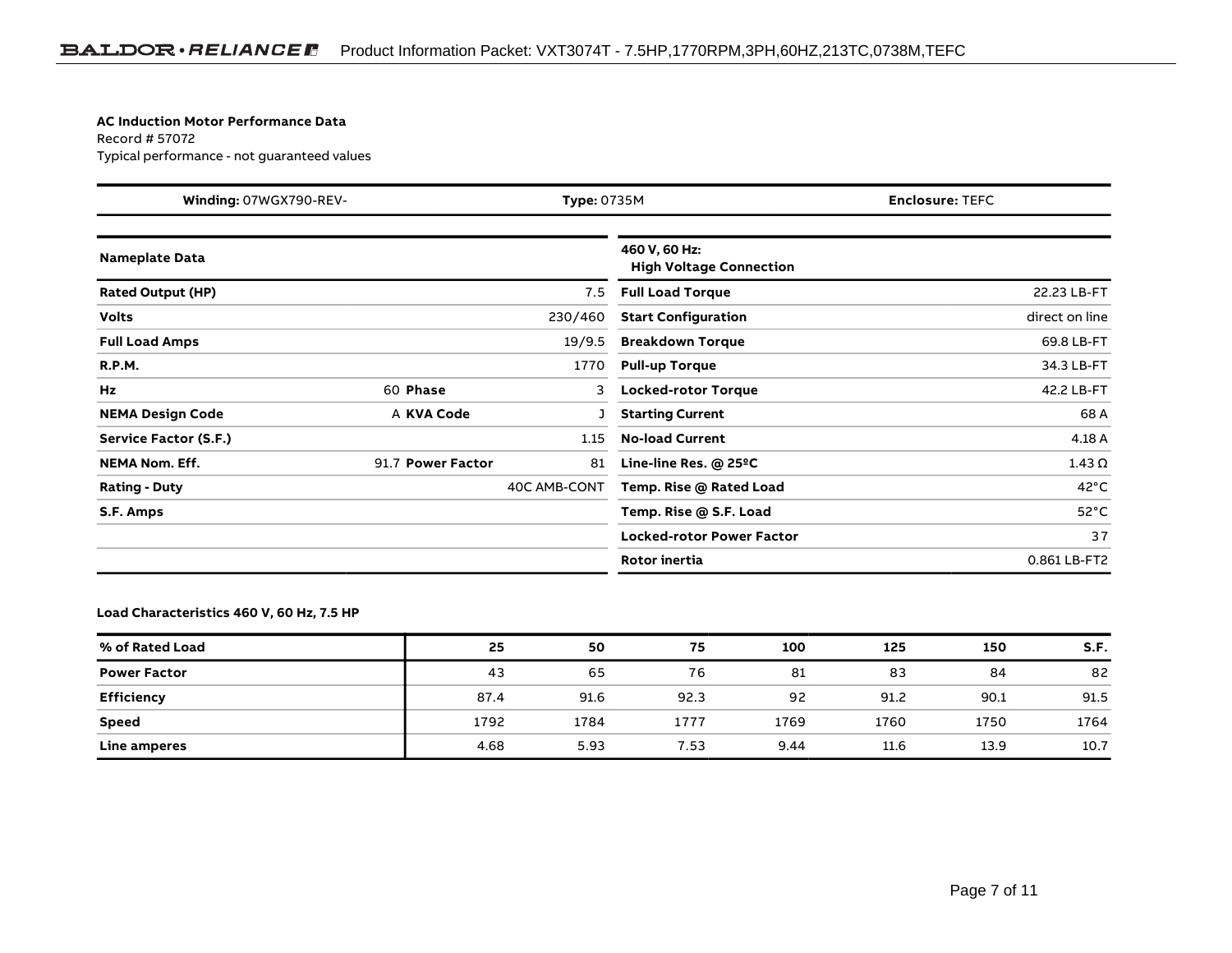

Performance Graph at 460V, 60Hz, 7.5HP Typical performance - Not guaranteed values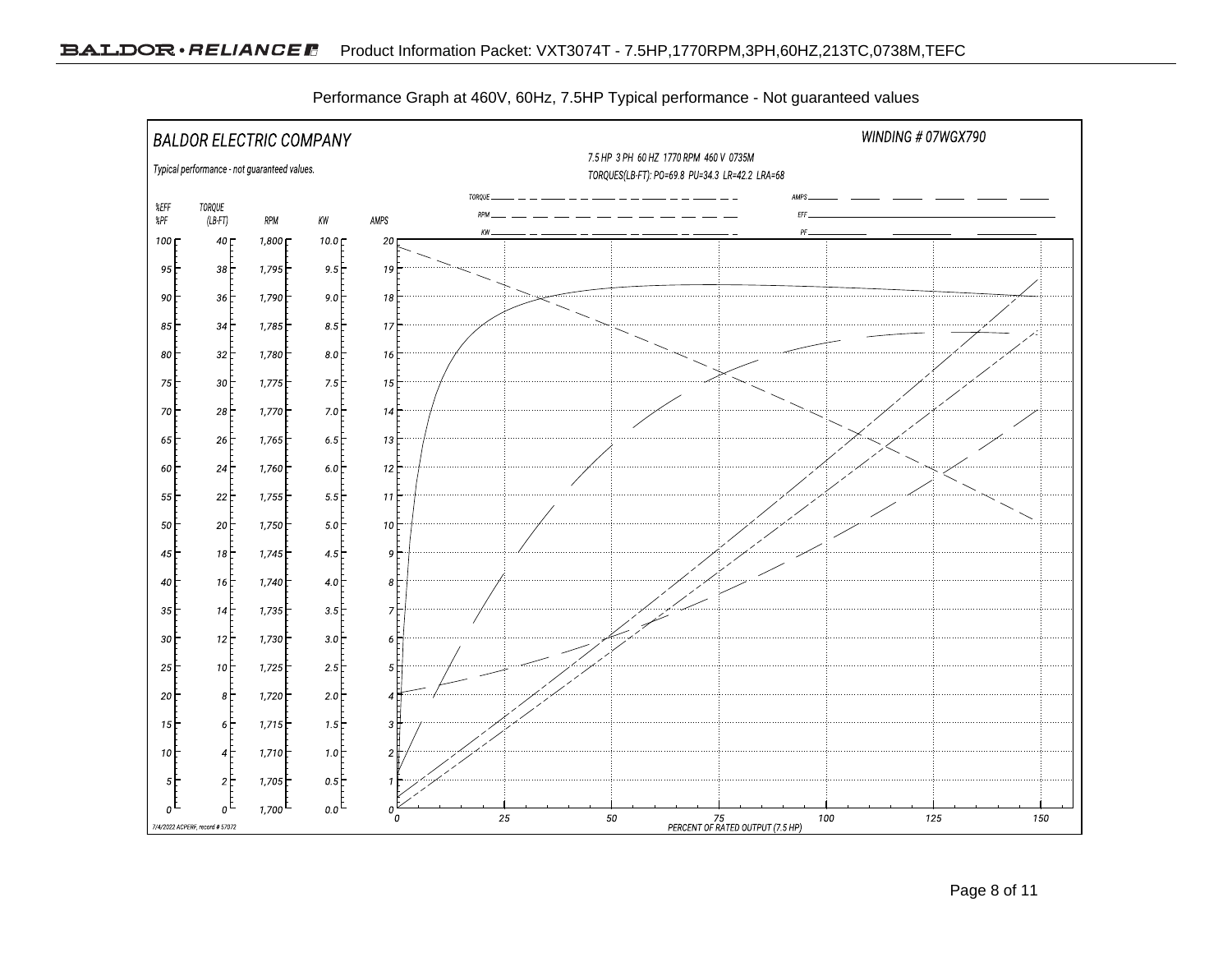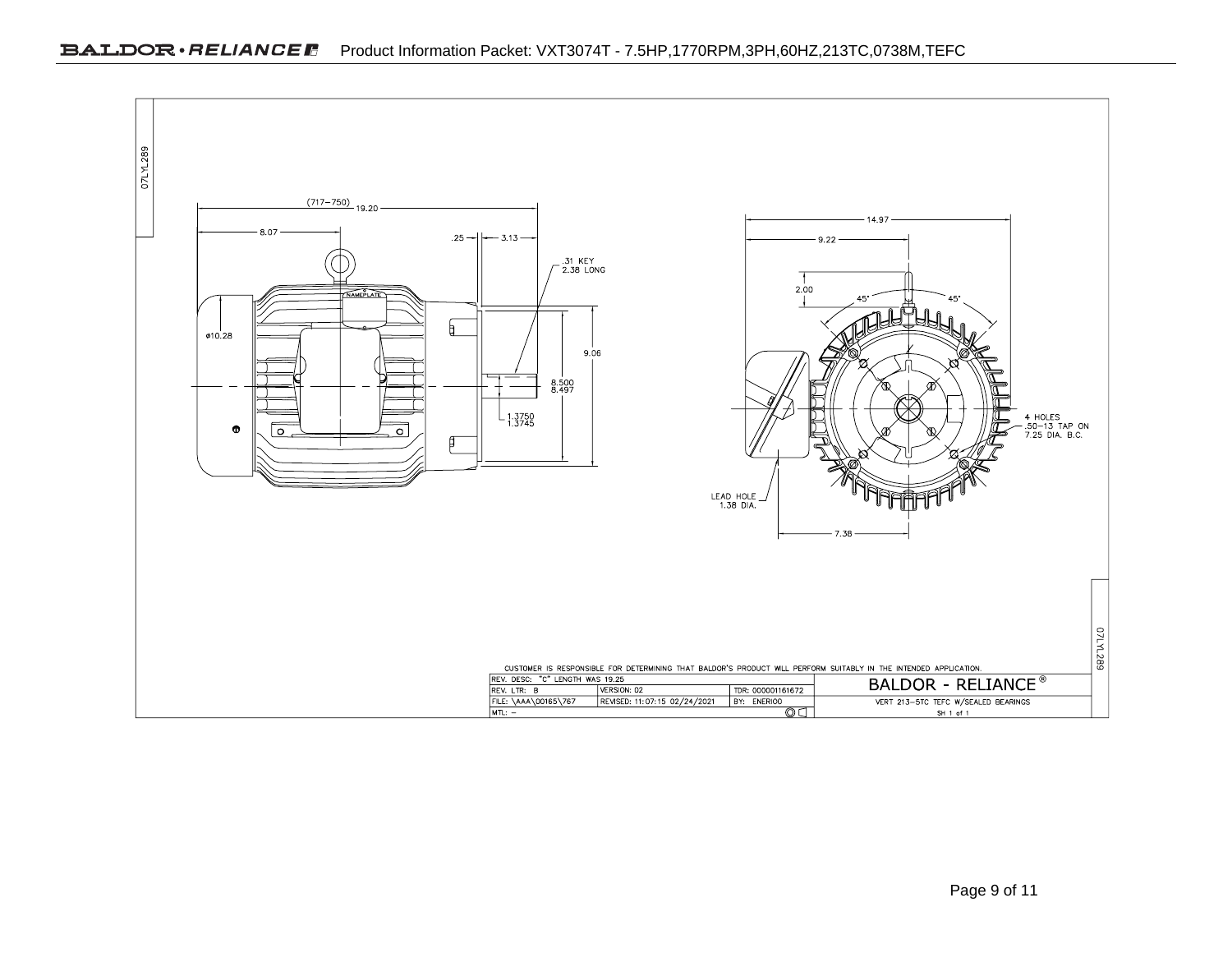